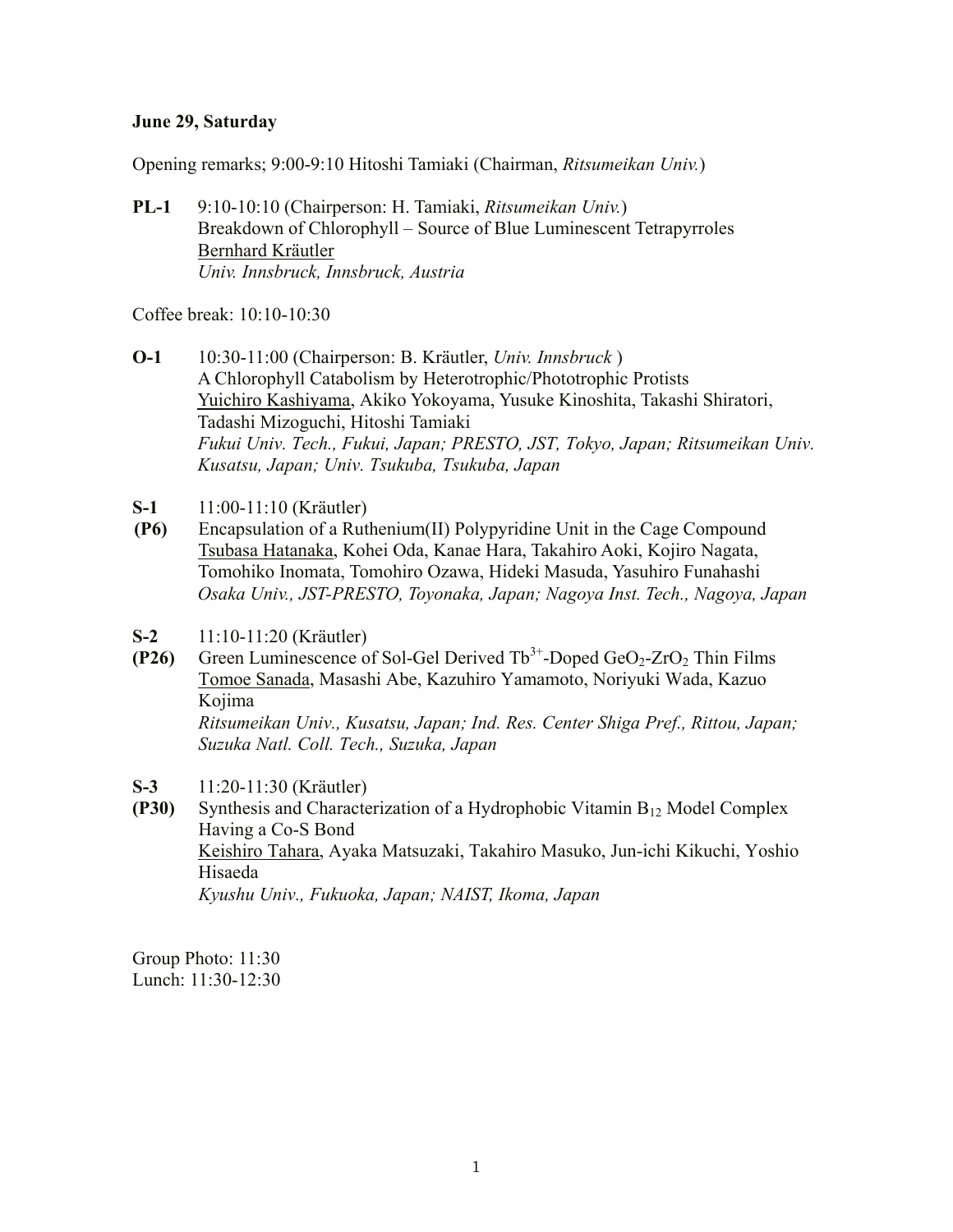Poster session: 12:30-14:00 (K304 and K305. Odd number poster presenters, please stand by during 12:30-13:15. Even number poster presenters, please stand by during 13:15-14:00.)

- **O-2** 14:10-14:50 (Chairperson: H. Maeda, Ritsumeikan Univ.) Light-Harvesting and Energy Migration in Metal-Organic Frameworks (MOFs) and QD-MOF Assembly Ho-Jin Son, Shengye Jin, Omar K. Farha, Gary P. Wiederrecht, Joseph T. Hupp *Northwestern Univ., Evanston, USA; Argonne National Lab., Argonne, USA*
- **O-3** 14:50-15:20 (Maeda) Fabrication of Hybrid Mesoporous Materials for Bioanalysis Akira Yamaguchi *Ibaraki Univ., Mito, Japan*
- **O-4** 15:20-15:50 (Maeda) Alteration of Light-Harvesting Complexes in Green Photosynthetic Bacteria by Biosynthetic Reactions Yoshitaka Saga *Kinki Univ., Higashi-Osaka, Japan*

Coffee break: 15:50-16:10

- **O-5** 16:10-16:40 (Chairperson: H. -J. Son, *Northwestern Univ.*) Crystal-Free Crystallography Using Crystalline Sponges Yasuhide Inokuma *Univ. Tokyo, Tokyo, Japan*
- **O-6** 16:40-17:10 (Son) Supramolecular Chemistry in a Programed Microspace Munenori Numata *Kyoto Pref. Univ., Kyoto, Japan*
- **O-7** 17:10-17:40 (Son) Photocatalytic CO<sub>2</sub> Reduction by Ruthenium-Peptide Complexes Yusuke Kuramochi, Hitoshi Ishida *Kitasato Univ., Sagamihara, Japan; PRESTO, JST, Kawaguchi, Japan*

Closing remarks; 17:40-17:50 Hiromitsu Maeda (*Ritsumeikan Univ.*)

Banquet: 18:00- (3F) Epoch Lounge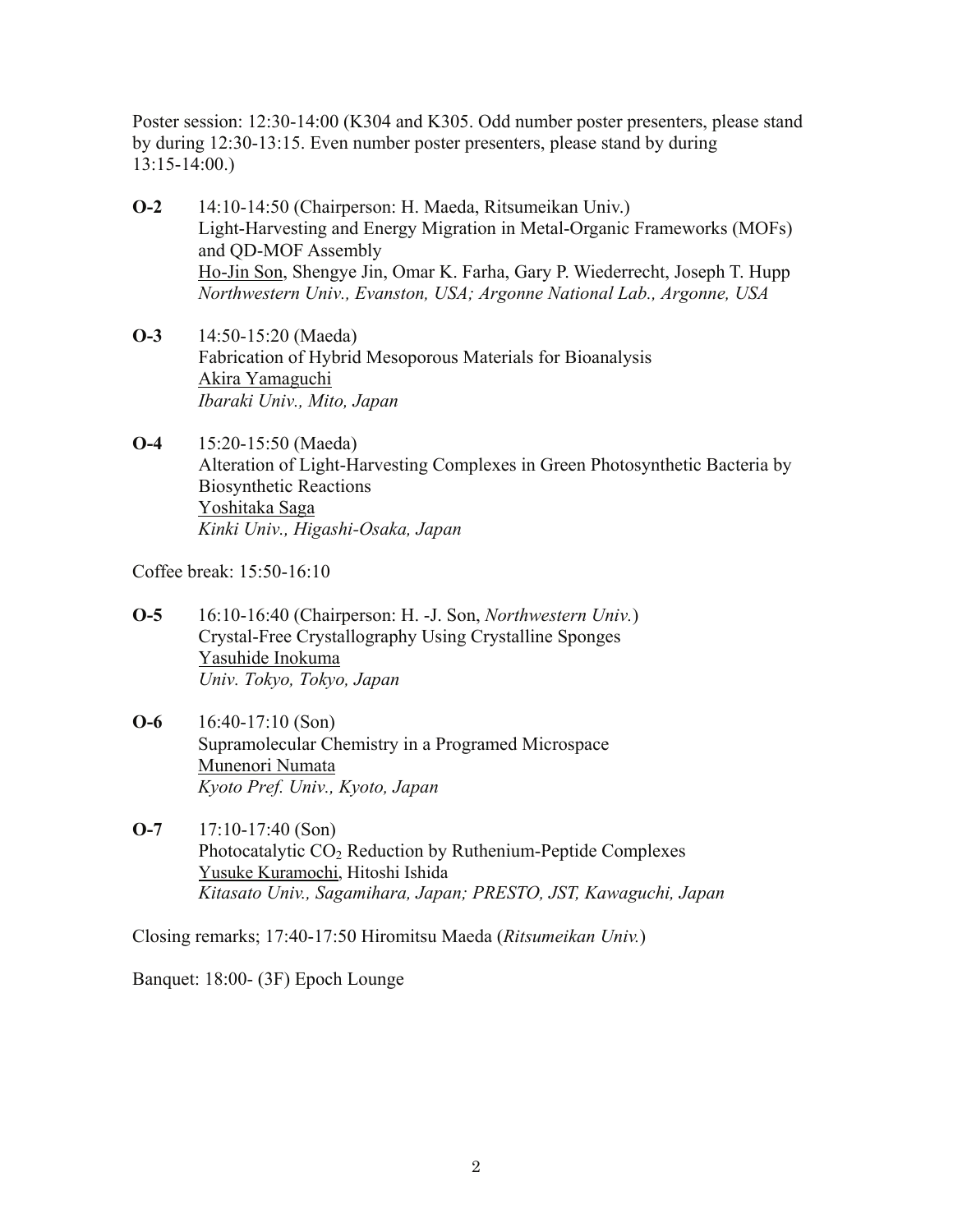## **Poster Session (K304 and K305)**

Please mount your poster by the noon of June 29 and stand by it during the following time: odd number, 12:30-13:15; even number, 13:15-14:00.

- **P1** Optical and Chemical Properties of Synthetic Chlorophyll Derivatives Possessing Various 3- and 20-Substituents Hitoshi Tamiaki, Nobutaka Ariki, Tomohiro Miyatake *Ritsumeikan Univ., Kusatsu, Japan; Ryukoku Univ., Otsu, Japan*
- **P2** Assembled Structures of Ion-Responsive and Ionic π-Systems Yuya Bando, Hiromitsu Maeda *Ritsumeikan Univ., Kusatsu, Japan*
- **P3** Facile Fabrication of [60]Fullerene-Diamine Assembly Using an Alternate Immersion Process and Its Photovoltaic Application Shoto Banya, Taisuke Matsumoto, Takeo Oku, Tsuyoshi Akiyama *Univ. Shiga Pref. Hikone, Japan*
- **P4** Photo-Induced Swing Mechanism of Diarylethene Crystals Kingo Uchida, Noriko Fujinaga, Ayaka Uyama, Akiko Sekine, Nobuhiro Yasuda, Yuko Kojima, Satoshi Yokojima, Martin Walko, Nathalie Katsonis, Ben Feringa *Ryukoku University, Otsu, Japan; Tokyo Inst. Tech., Tokyo, Japan; JASRI, Hyogo, Japan; Mitsubishi Chem. Group, Yokohama, Japan; Tokyo Univ. Pharam. Life Sci., Tokyo, Japan; Univ. Groningen, Groningen, Netherlands; Twente Univ., Enschede, Netherlands*
- **P5** Self-Assembly of Zinc Chlorophyll Derivatives Assisted by Oligopeptides Tomohiro Miyatake, Yuki Hasunuma, Mikiya Watanabe *Ryukoku Univ., Otsu, Japan*
- **P6** Encapsulation of a Ruthenium(II) Polypyridine Unit in the Cage Compound Tsubasa Hatanaka, Kohei Oda, Kanae Hara, Takahiro Aoki, Kojiro Nagata, Tomohiko Inomata, Tomohiro Ozawa, Hideki Masuda, Yasuhiro Funahashi *Osaka Univ., JST-PRESTO, Toyonaka, Japan; Nagoya, Inst. Tech., Nagoya, Japan*
- **P7** Biosynthesis of Unnatural Bacteriochlorophyll *c* Esterified with Linear Alcohols Possessing Halogen in the Green Sulfur Photosynthetic Bacterium *Chlorobaculum tepidum* Yoshitaka Saga, Keisuke Hayashi, Tadashi Mizoguchi, Hitoshi Tamiaki *Kinki Univ., Higashi-Osaka, Japan; Ritsumeikan Univ., Kusatsu, Japan*
- **P8** A Novel Approach Toward Size Controllable One-dimensional Structures Naoya Hirose, Munenori Numata *Kyoto Pref. Univ., Kyoto, Japan*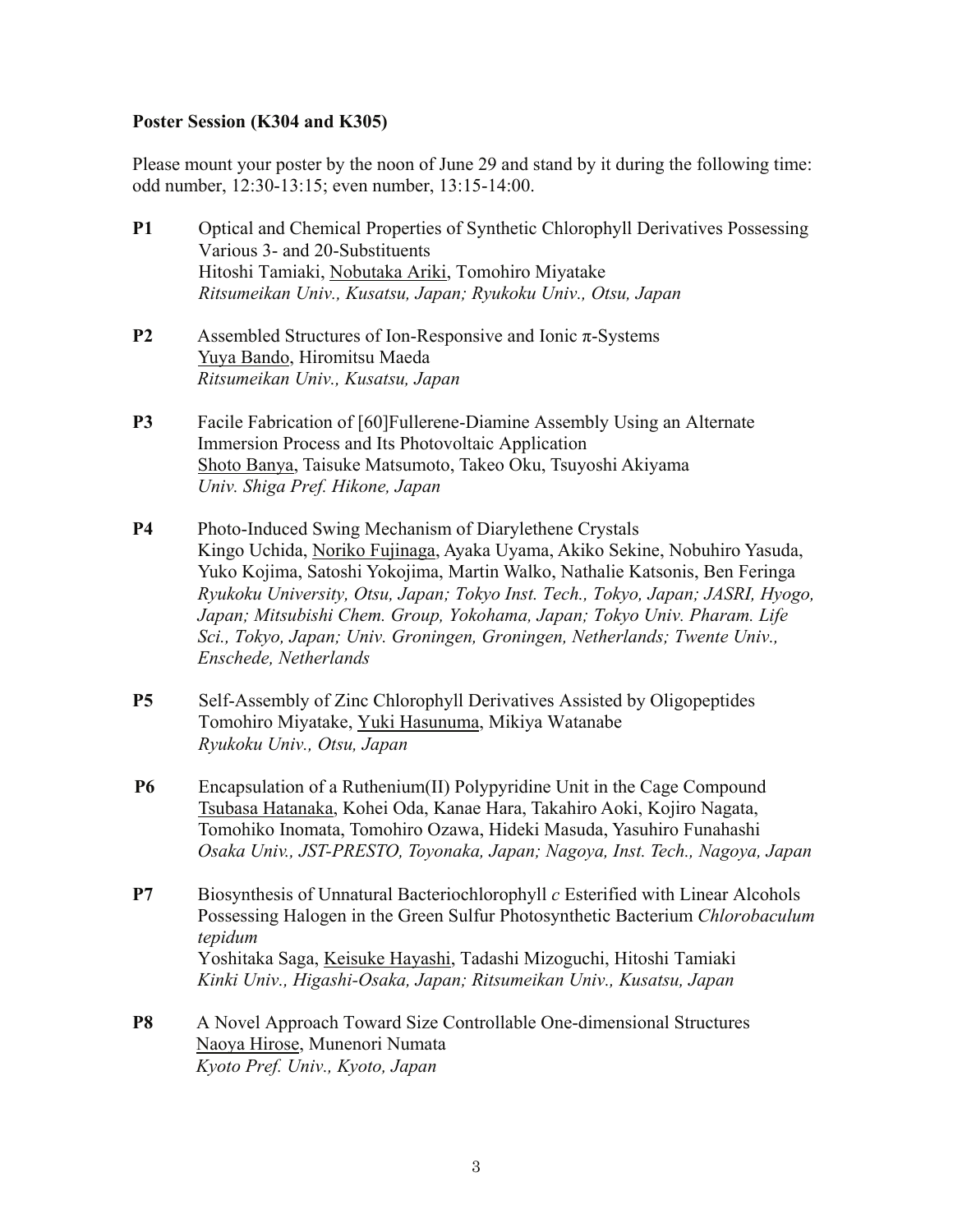- **P9** Analysis of the Role of the C-Terminal Segments in the Cyanobacterial Clock Protein KaiC Shun Isayama, Kohei Sato, Katsuaki Oyama, Kazuki Terauchi *Ritsumeikan Univ., Kusatsu, Japan*
- **P10** Identification of the Genes Involved in Photoautotrophic Growth in Low-Oxygen Environments in Cyanobacteria Akira Kawano, Tsuyoshi Ozaki, Kazuma Uesaka, Kunio Ihara, Rina Aoki, Yuichi Fujita, Kazuki Terauchi *Ritsumeikan Univ., Kusatsu, Japan; Nagoya Univ., Nagoya, Japan*
- **P11** Reactivity of Chlorophyll Derivative Possessing a Trifluoroacetylacetonate Moiety at the C3 Position with Amines Yusuke Kinoshita, Hitoshi Tamiaki *Ritsumeikan Univ., Kusatsu, Japan*
- **P12** Magneto-Chiral Dichroism Based on Exciton Chirality Yuichi Kitagawa, Megumi Isaji, Tomohiro Miyatake, Hitoshi Tamiaki, Kazuyuki Ishii *Univ. Tokyo, Tokyo, Japan; Ritsumeikan Univ., Kusatsu, Japan; Ryukoku Univ., Otsu, Japan*
- **P13** Formation of Supramolecular Assemblies Based on Designed Ionic Species Hiromitsu Maeda, Makoto Kobayashi *Ritsumeikan Univ., Kusatsu, Japan*
- **P14** Supramolecular Polymerization in Microfluidic Channels Tomohiro Kozawa, Munenori Numata *Kyoto Pref. Univ., Kyoto, Japan*
- **P15** Fabrication and Characterization of Silicon Naphthalocyanine and Fullerene-Based Organic Solar Cells with Inverted Structures Haruto Maruhashi, Atsushi Suzuki, Tsuyoshi Akiyama, Takeo Oku *Univ. Shiga Pref., Hikone, Japan*
- **P16** In vivo Reconstitution of the Cyanobacterial Circadian Clock in *Escherichia coli* Koya Matsuda, Sayuri Abe, Kazuki Terauchi *Ritsumeikan Univ., Kusatsu, Japan*
- **P17** A Variety of Composite Bacteriochlorophyll Pigments in Purple Photosynthetic Bacteria Tadashi Mizoguchi, Megumi Isaji, Jiro Harada, Yusuke Tsukatani, Hitoshi Tamiaki *Ritsumeikan Univ., Kusatsu, Japan; Kurume Univ., Kurume, Japan; PRESTO, JST, Kawaguchi, Japan*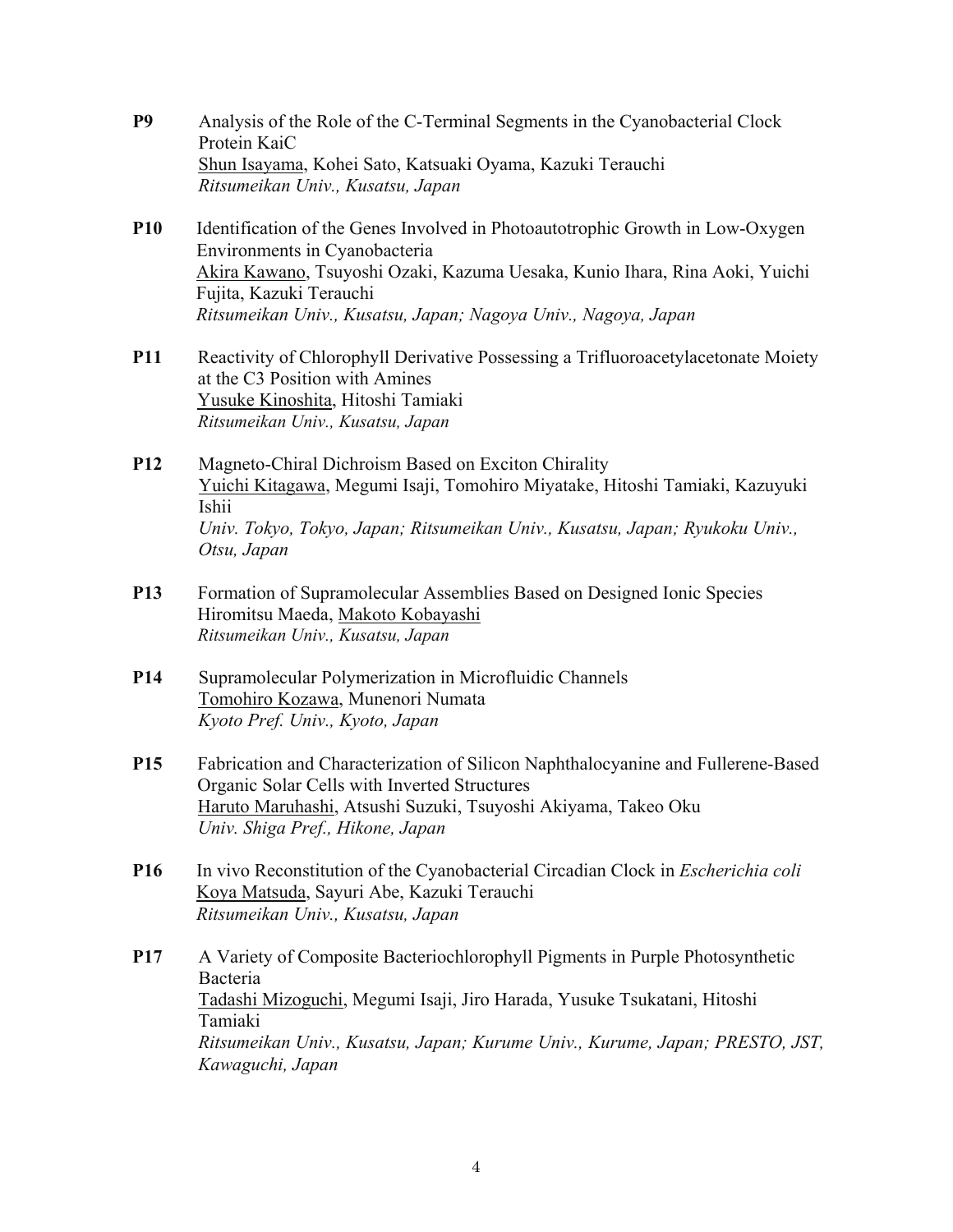- **P18** Synthesis and Self-Aggregation of Zinc Chlorophyll Derivatives Possessing an Amino Group on the 3-Substituents Hitoshi Tamiaki, Tomoaki Nagai, Shinnosuke Machida *Ritsumeikan Univ. Kusatsu, Japan* **P19** Fabrication and Photoelectrochemical Characterization of Permanganate – Alkyl Ammonium Hybrid LB Film Ryo Nishizawa, Hisanao Usami *Shinshu Univ., Ueda, Japan*  **P20** Synthesis of Isomeric Dihydrogeranylgeraniols Hitoshi Tamiaki, Kota Nomura *Ritsumeikan Univ., Kusatsu, Japan* **P21** Synthesis of Amphiphilic Zinc Porphyrins Possessing a PEG Chain and Their Aggregation Behavior in Aqueous Media Tomohiro Miyatake, Kazuki Okada, Kanako Yamazaki, Hitoshi Tamiaki *Ryukoku Univ., Otsu, Japan; Ritsumeikan Univ., Kusatsu, Japan*  **P22** Fabrication and Characterization of Organic Solar Cells Using Phthalocyanines and Naphthalocyanine with Inverted Structures Takeo Oku, Kazumi Yoshida, Satoru Hori, Atsushi Suzuki, Tsuyoshi Akiyama, Yasuhiro Yamasaki *Univ. Shiga Pref., Hikone, Japan; Orient Chem. Ind. Co., Neyagawa, Japan*  **P23** Fabrication and Photoelectrochemical Characterization of Iron Oxide Langmuir-Blodgett Film Eiji Okuno, Hisanao Usami *Shinshu Univ., Ueda, Japan*
- **P24** Shape Changing of C<sub>60</sub>-Ethylenediamine Adducts Yuji Ono, Tsuyoshi Akiyama, Takeo Oku *Univ. Shiga Pref., Hikone, Japan*
- **P25** Molecular Mechanism Involved in the Synchronization of the Circadian KaiC Rhythm Katsuaki Oyama, Kazuki Nagata, Kazuma Umehara, Kazuki Terauchi *Ritsumeikan Univ., Kusatsu, Japan*
- **P26** Green Luminescence of Sol-Gel Derived  $Tb^{3+}$ -Doped GeO<sub>2</sub>-ZrO<sub>2</sub> Thin Films Tomoe Sanada, Masashi Abe, Kazuhiro Yamamoto, Noriyuki Wada, Kazuo Kojima *Ritsumeikan Univ., Kusatsu, Japan; Ind. Res. Center Shiga Pref., Rittou, Japan.; Suzuka Natl. Coll. Tech., Suzuka, Japan*